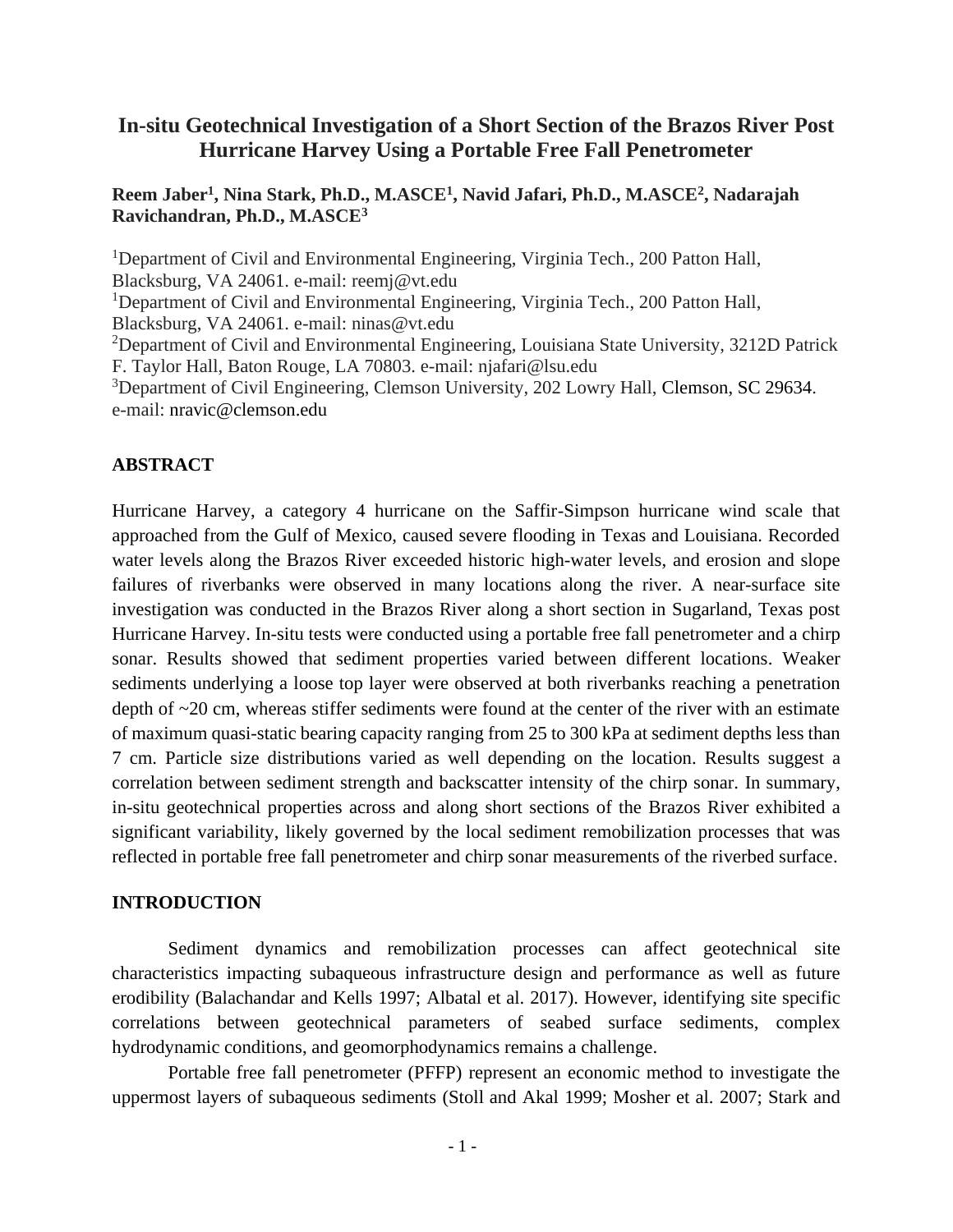Kopf 2011). They have emerged as a useful tool particularly in areas of difficult access and for the investigation of sediment transport processes (Stark et al. 2014; Albatal and Stark 2016; Albatal et al. 2019). Stark and Kopf (2011) monitored changes of sediment strength with the formation of scour at an offshore wind energy converter, and Albatal et al. (2019) documented the changes in vertical sediment strength profiles with active sediment transport processes in a nearshore environment. Thus, it is envisioned that the PFFP can reveal new information on spatiotemporal variations in sediment strength and stratification from extreme river flooding events and associated riverine geomorphodynamics.

Acoustic methods can serve the assessment of seabed layering and monitoring of the evolution of scour (Govindasamy et al. 2012; Prendergast and Gavin 2014; Saleh and Rabah 2016). For example, chirp sonar is widely used in offshore site investigations to evaluate the stratigraphy of the seabed, often accompanied by core samples and Cone Penetration Testing (CPT). However, acoustic methods can be constrained by the interference of entrained air, high turbulent flows, and strongly variable bed conditions (Prendergast and Gavin 2014). Therefore, acoustic investigations are commonly performed after flow velocities have returned to normal levels. A reduction of flow velocity can lead to scour hole infill, and thus biased measurements of maximum scour depth (Govindasamy et al. 2012). It is hypothesized that a combination of PFFP and chirp sonar may enable the assessment of actual maximum scour hole depth despite scour hole infill by displaying vertical stratification of layers of different geotechnical properties. This would allow the recording of actual maximum scour hole depths post flooding under safe operational conditions. However, combining PFFP and chirp sonar for geotechnical site characterization in riverine environments post flooding has not been tested before in the context of local geomorphodynamics. In this study, PFFP and chirp measurements were performed along two transects in the Brazos River ten months after Harvey caused severe flooding and an initial analysis of the results is presented.

#### **REGIONAL CONTEXT**

The Brazos River is one of the longest river (1,352 km) within Texas. Its watershed stretches from New Mexico to the Gulf of Mexico, and it flows towards the Southeast. The study area is located in the lower part of the Brazos River, close to the cities of Sugarland and Richmond in Fort Bend County (Figure 1). Near Richmond, the river width and the water depth are approximately ranging between 50-100 m and 7-9 m, respectively, under no flood conditions (NWIS 2019).

Hurricane Harvey was a category 4 hurricane on the Saffir-Simpson hurricane wind scale that developed over the Gulf of Mexico in August 2017. Heavy rainfall caused severe flooding along the Brazos River. Water levels recorded were up to a meter higher than historic high-water levels, corresponding also to record levels in the discharge rate (Stark et al. 2017). The USGS river gage 08114000 of the Brazos River at Richmond, TX measured maximum water levels of ~16.8 m on August 31 (statistic daily mean ~7.6 m), which was associated with a discharge of more than 2,830 m<sup>3</sup>/s (statistic daily mean  $\sim$  43 m<sup>3</sup>/s) (NWIS 2019). As a result, erosion and slope failures of riverbanks were observed at many locations along the River, including the area of Sugarland, TX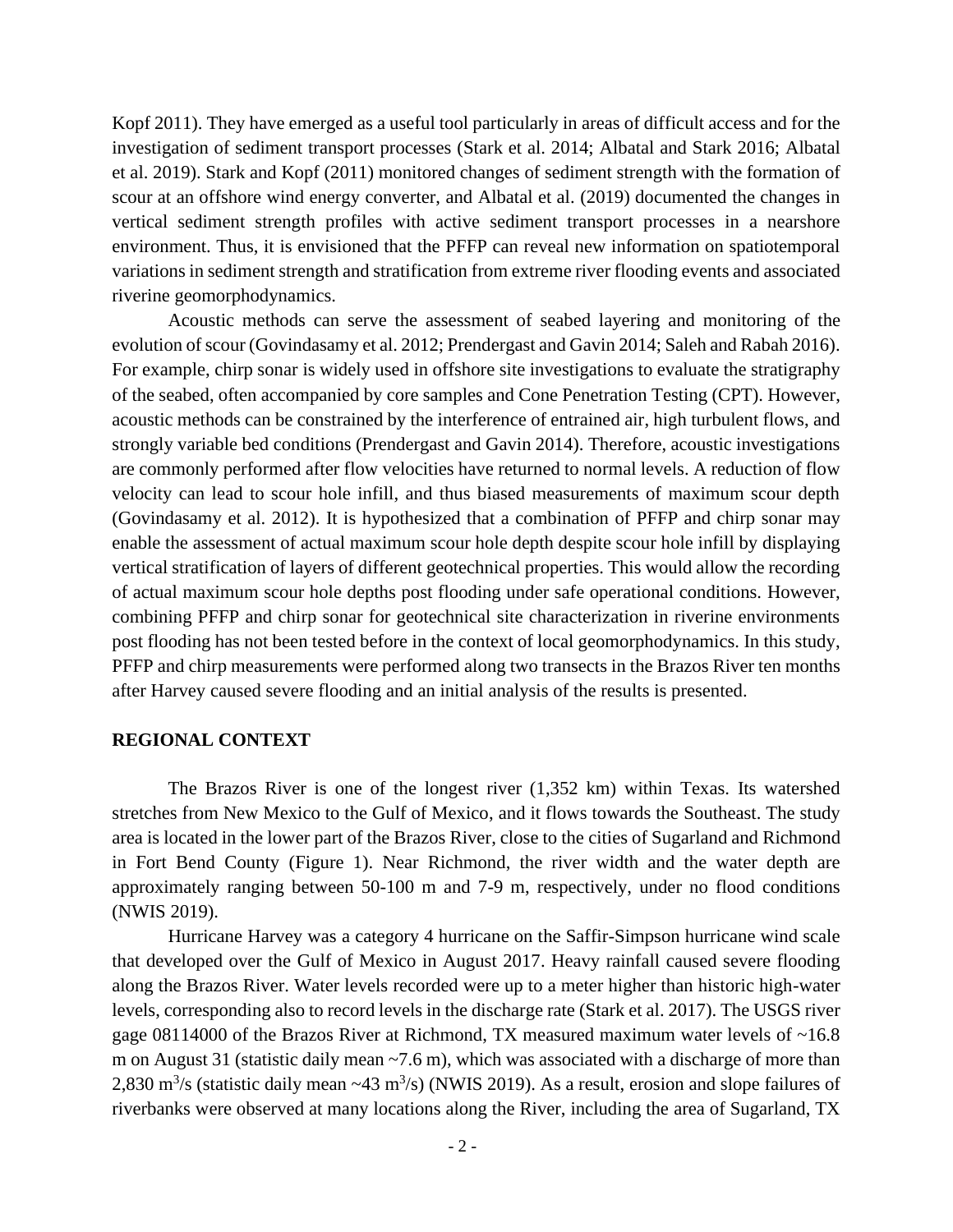(Figure 2). The Brazos River is considered highly susceptible to major erosion during flooding events (Blake and Zelinsky 2018). In the span of the last 10 years, the riverbanks next to the survey location have eroded up to 44 m (blue arrow in Figure 2 (c)).



**Figure 1. (a) Google earth (2018). Brazos River, Texas. 29°3421.61" N, 95°41′51.47" W (b) Zoomed in location of the area (c) PFFP deployment and sediment sampling locations (Map data: Google, SIO, NOAA, U.S Navy, NGA, GEBCO).**



Figure 2. Google earth (2009, 2017, 2019). Brazos River, Texas. 29°3421.61" N, 95°41<sup>'51.47"</sup> **W. Changes of shoreline location close to the survey site in: (a) January 2009 (b) August 2017 (c) February 2019. (Map data: Google, SIO, NOAA, U.S Navy, NGA, GEBCO).**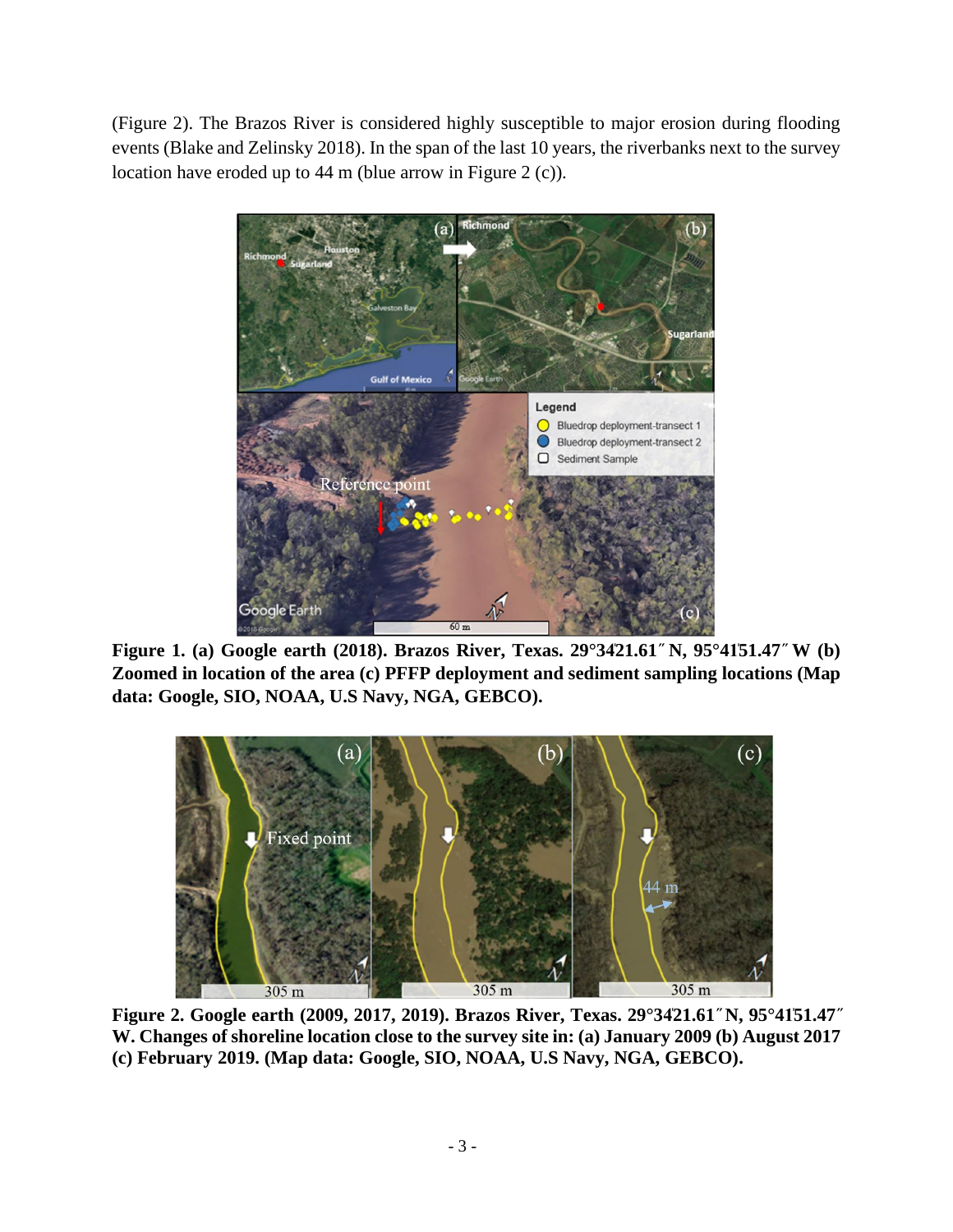#### **METHODS**

The PFFP *Bluedrop* has an approximately streamlined shape, weighs 7.7 kg, and measures 63.1 cm in length (Stark et al. 2014). The main body and tail are made of aluminum while the conical tip is made of steel. The device records continuously acceleration/deceleration and pressure at a sampling rate of 2 kHz during free fall through the water column and soil penetration. It is equipped with five vertical accelerometers with capacities of  $\pm 2$  *g*,  $\pm 18$  *g*,  $\pm 50$  *g*,  $\pm 200$  *g* and  $\pm$ 250 *g* (with *g* being the gravitational acceleration) in addition to a dual-axis accelerometer with a capacity of  $\pm$  55 g to detect tilt. The pressure transducer measures hydrostatic and pore pressures up to 2 MPa and a resolution of  $\pm$  4.67x10<sup>-4</sup> kPa.

The device is released under self-weight from a vertical position and falls freely through the water column before it penetrates the riverbed. Upon impact and during advancement through the soil, its deceleration is governed by the soil resistance against the probe. The impact velocity and penetration depth of the penetrometer are derived from the first and second integration of the deceleration-time profile, respectively (Dayal and Allen 1973; Stoll and Akal 1999; Stark and Wever 2009). The derived deceleration-depth profile reflects the sediment type and strength (Dayal and Allen 1973; Stark et al. 2011). Sediment resistance force is assumed as dominant force decelerating the penetrometer and is calculated using Newton's second law and then divided by the area subjected to load to get an estimate of dynamic bearing capacity. Latter is then corrected for strain rate effects and a penetration velocity of 2 cm/s (standard velocity of CPT) based on a strain rate factor correction proposed by Dayal and Allen (1973). This leads to an estimate of an equivalent of cone tip resistance or quasi-static bearing capacity (*qsbc)* (Stark et al 2012; Albatal and Stark 2016).

The PFFP was deployed 35 times in water depths ranging between 1-4 m. Sediment grab samples were retrieved close to PFFP deployments using a ponar sampler (Figure 1). Several attempts were made to retrieve core samples using push tubes, but this remained unsuccessful with the limited equipment available due to loose and soft sediments.

The *SyQwest Stratabox HD* chirp sonar system is a high-resolution acoustic imaging instrument that can penetrate up to 40 m into the seabed with a vertical resolution up to 6 cm (Stratabox HD manual, 2016). Transmitted sound from the chirp sonar is reflected off seafloor sediment layers that are characterized by different acoustic properties. This allows to measure time and strength of the reflected signal, and based on that, display an image of the riverbed stratigraphy (Stratabox HD manual, 2016). It operates at different frequencies and can be used for marine geophysical surveys of up to 150 m of water depth with a transmit pulse rate from 4 to 10 Hz. It has a blanking distance (i.e., start distance that is affected by proximity to the transducer) of approximately 1 m which can limit measurements in shallow water depths. The PFFP transect across the river was surveyed using the chirp sonar from the western riverbank to the eastern riverbank back and forth (transects 1-a and 1-b, respectively). The chirp sonar results are presented in terms of a normalized backscatter intensity (percentage of the maximum return signal strength). The variations in normalized backscatter intensity are shown at the locations of the deployments, where a higher backscatter intensity means that more of the transmitted acoustic signal is reflected to the receiver (Stratabox HD manual, 2016). A high acoustic reflectivity is often associated with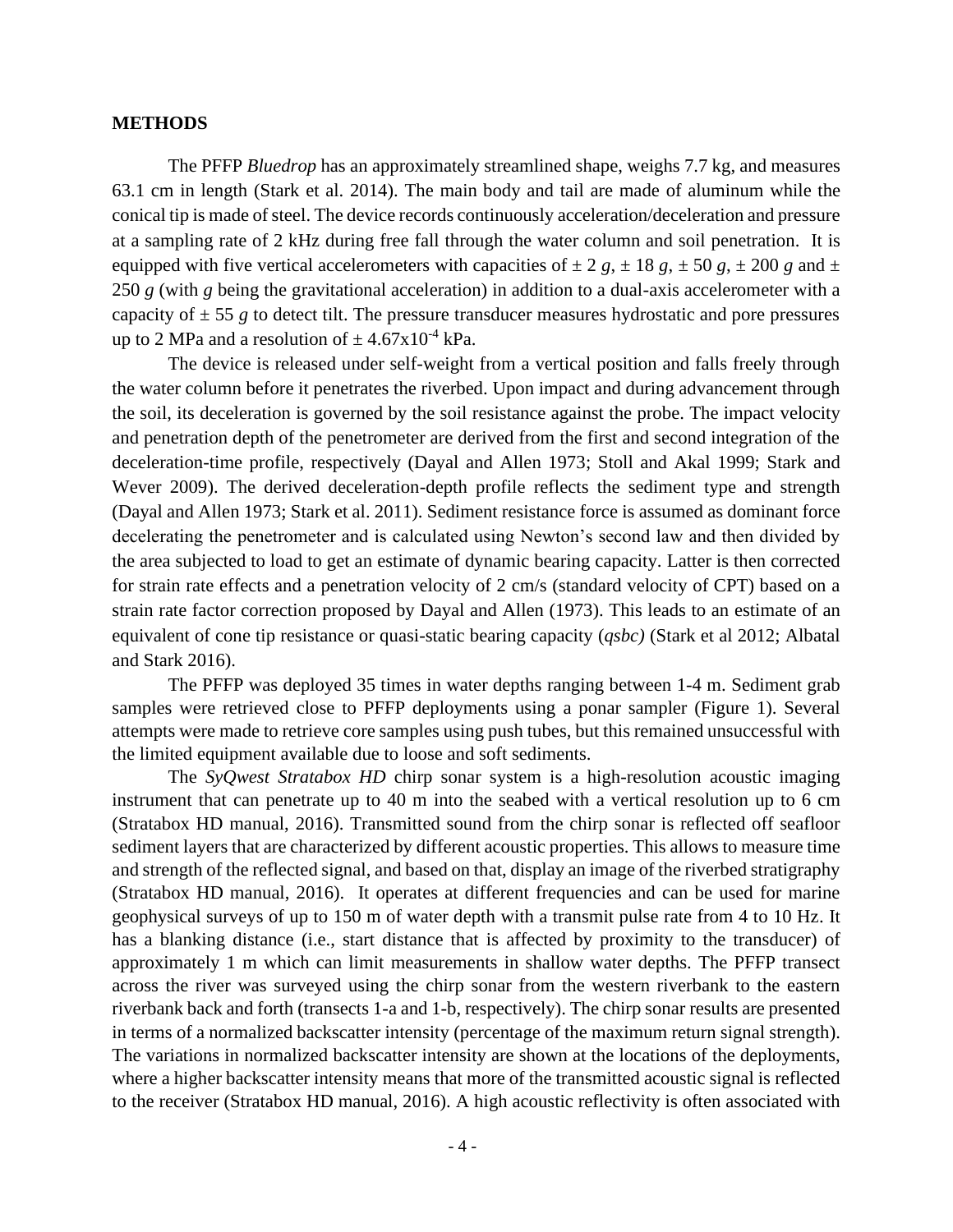stiff bottoms and hard objects that prevent further sound propagation into subsequent stratum causing signal reflection and as a result, higher backscatter intensity (Prendergast and Gavin 2014; Stratabox HD manual, 2016).

In this study, deceleration-depth profiles and estimated *qsbc* profiles were utilized to conduct a geotechnical investigation of surficial riverbed sediments at this location post Hurricane Harvey. Preliminary results from the chirp sonar measurements are also presented and discussed in the context of the PFFP results.

# **RESULTS AND DISCUSSION**

Thirty-five PFFP deployments were carried out along two transects: transect 1, across the river and transect 2 along a short section on the western riverbank (Figure 1). The impact velocity of the PFFP ranged between 3.0 and 4.7 m/s with an average of 3.7 m/s and a standard deviation of 0.47 m/s. The maximum decelerations per deployment measured by the penetrometer ranged from 6-42 *g*, corresponding to maximum *qsbc* of 6-280 kPa. This is accompanied by an average penetration depth of the PFFP of 5.3 cm along transect 1 and 16.3 cm along transect 2. Significant differences in the vertical deceleration profiles were noted for different locations. The sediments along the western riverbank (transect 2) had low maximum *qsbc* values ranging between 6 and 20 kPa with an average of 11 kPa and a coefficient of variation (COV) of 41% (Figure 3a). The sediments along transect 1 (cross-river transect) yielded higher maximum *qsbc* values (Figure 3b), increasing from 25 kPa close to the western riverbank to 285 kPa in the center of the river, and decreasing again to 60 kPa at the eastern riverbank, with a COV of 26% (Fig. 4). The distances across the river were measured with respect to the reference point (red arrow) shown in Figure 1.

A loose sediment top layer (LSTL) defined by low resistance values (i.e., deceleration of PFFP <1*g*) was observed with varying thicknesses along the two transects; transect 1 and 2 (Figure 4). Figure 3 shows an example of the thickness of the loose layer represented by the blue shading. LSTL thickness varied from 1 to 7 cm for deployments along transect 2 and was negligible  $(\leq 2$ cm) along transect 1 (Figure 4). This layer reflected soft or loose sediments on the top of a stronger substratum and may indicate the presence of a recently deposited or stirred up layer due to localized sediment transport processes (Stark and Kopf 2011; Albatal and Stark 2017). LSTL have been previously reported to be related to remobilization of the top sediment layer under certain hydrodynamic conditions or as a result of a recent deposition of sediment layer (Albatal and Stark 2017; Stark and Kopf 2011).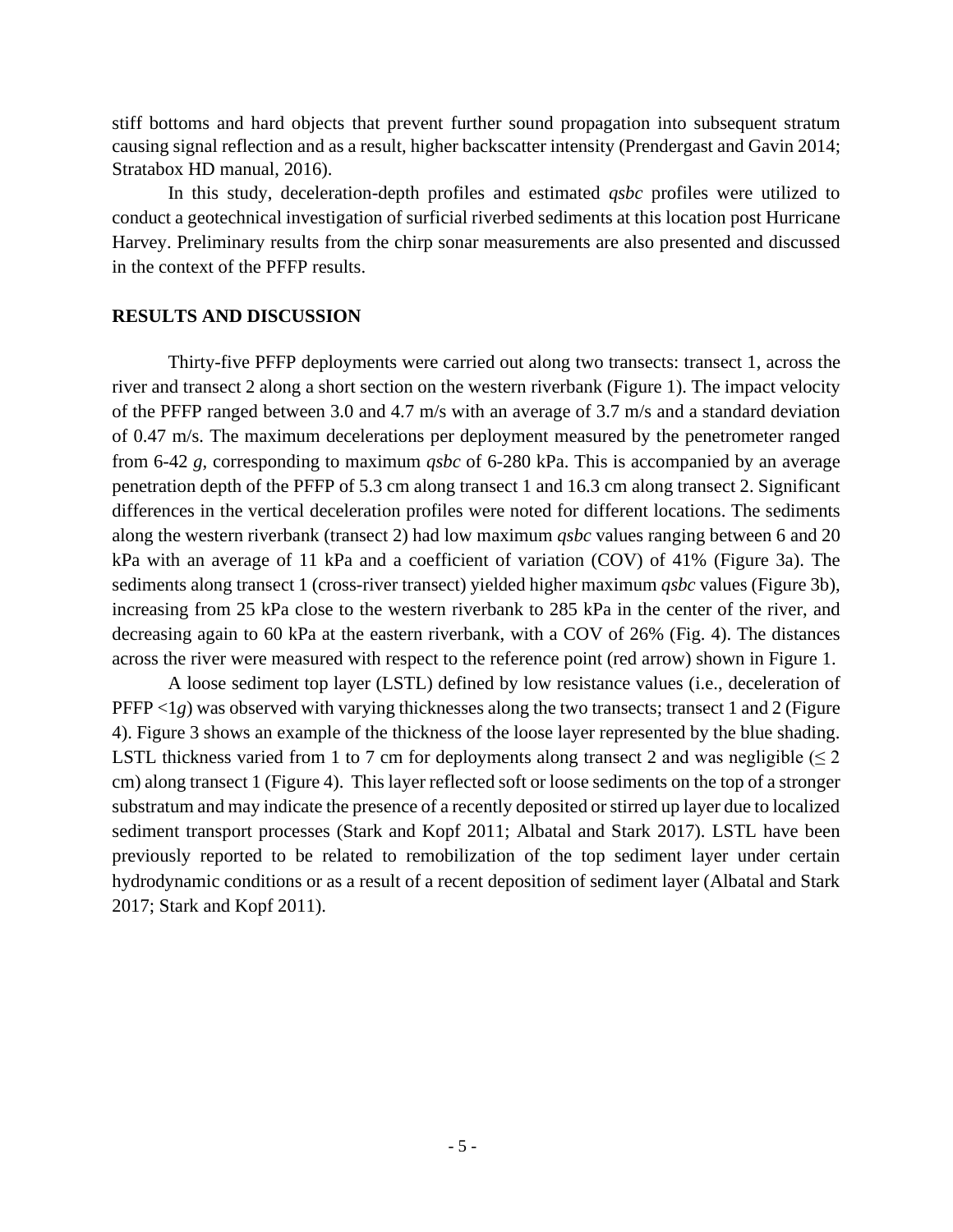

**Figure 3. Deceleration, impact velocity, and** *qsbc* **profiles vs. penetration depth for two deployments of (a) transect 2 (along riverbank) and (b) transect 1 (across the river).** 



**Figure 4. Variation of (a)** *qsbc* **and (b) LSTL results for transect 1 (blue color) and transect 2 (red color) at the Brazos River with distance from the western riverbank (σ represents the standard deviation).**

Grain size analyses of the samples collected showed that sediments along transect 2 were classified as sands and silty sands according to Unified Soil Classification System (USCS) with fines contents ranging from 0 to 22%, respectively, and an average median grain size  $(d_{50})$  of 0.15 mm, whereas the sediments along transect 1 were classified as poorly graded sands (SP) with 0% fines content and an average *d<sup>50</sup>* of 0.27 mm. Thus, higher *qsbc* results were attributed to sandy sediments across the river with larger *d<sup>50</sup>* (Figure 5), which is in line with results by Albatal et al. (2017) that correlate stiffer sediments to larger particle sizes within the range of fine to medium sands.  $ft^3/s$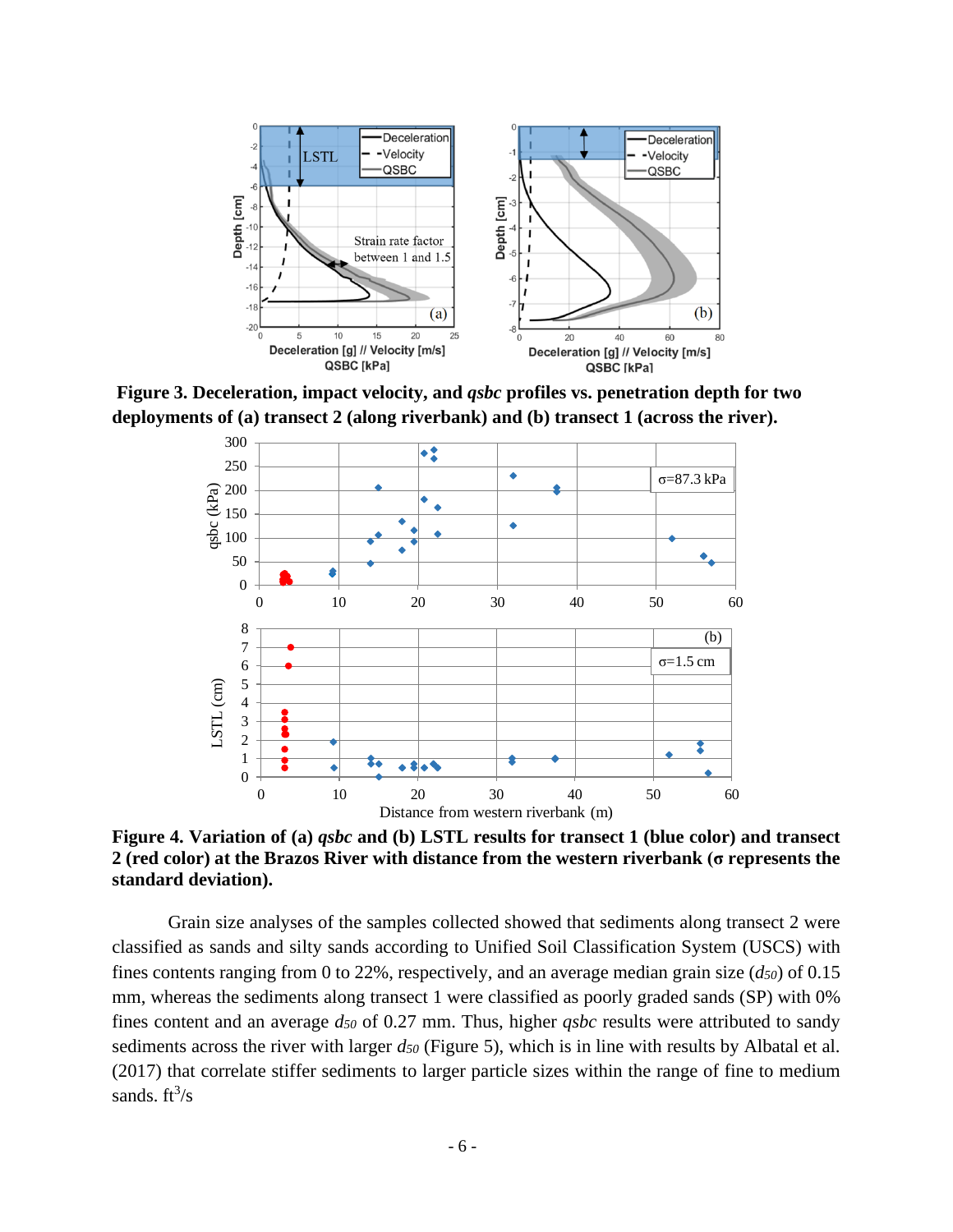

**Figure 5. Grain size analysis results (sand content and median grain size** *d50***) of samples.**

The pressure transducer in the *Bluedrop* is located at a distance of 7.57 cm from the penetrometer tip. Deployments with a penetration depth of less than 7 cm (70 %) were excluded from the pore pressure analysis due to insufficient penetration depth. However, for deployments with penetration depth  $>7.57$  cm, two types of pore pressure responses were recorded: Types A and B both were characterized by sub-hydrostatic pressures (the measured pressure  $p <$  expected hydrostatic pressure *ph*) at the early stages of penetration followed by a decrease and increase in pressure respectively after penetration. It should be noted that the recorded pressures should be corrected to account for the Bernoulli effect (i.e., velocity) during free fall. However, this issue remains unaddressed here and the uncorrected values are compared across space and time.

The type A pressure response was only observed along transect 2 (Figure 6), where sediments were classified as silty sand and fine sand. A deviation in the pressure from the hydrostatic line at slightly early stages from the pressure sensors penetration into the soil may be attributed to the pressure wave caused by the high impact velocity of the PFFP, which ejects materials from the impact location as discussed by Lucking et al. (2017). The continuous subhydrostatic response as the pressure sensors penetrate the silty sands with small grain sizes (*d <sup>50</sup>*∼0.15 mm) has been previously reported in the literature by Lucking et al. (2017) and correlated to fine sand sediments. The type B pressure response was also observed along the western riverbank, and featured delayed response likely indicating a saturation issue with the porous filter ring, and therefore will be excluded from further discussion.



**Figure 6. Type A pressure response prior to impact (positive distance) and during penetration (negative distance) of the penetrometer into the riverbed.**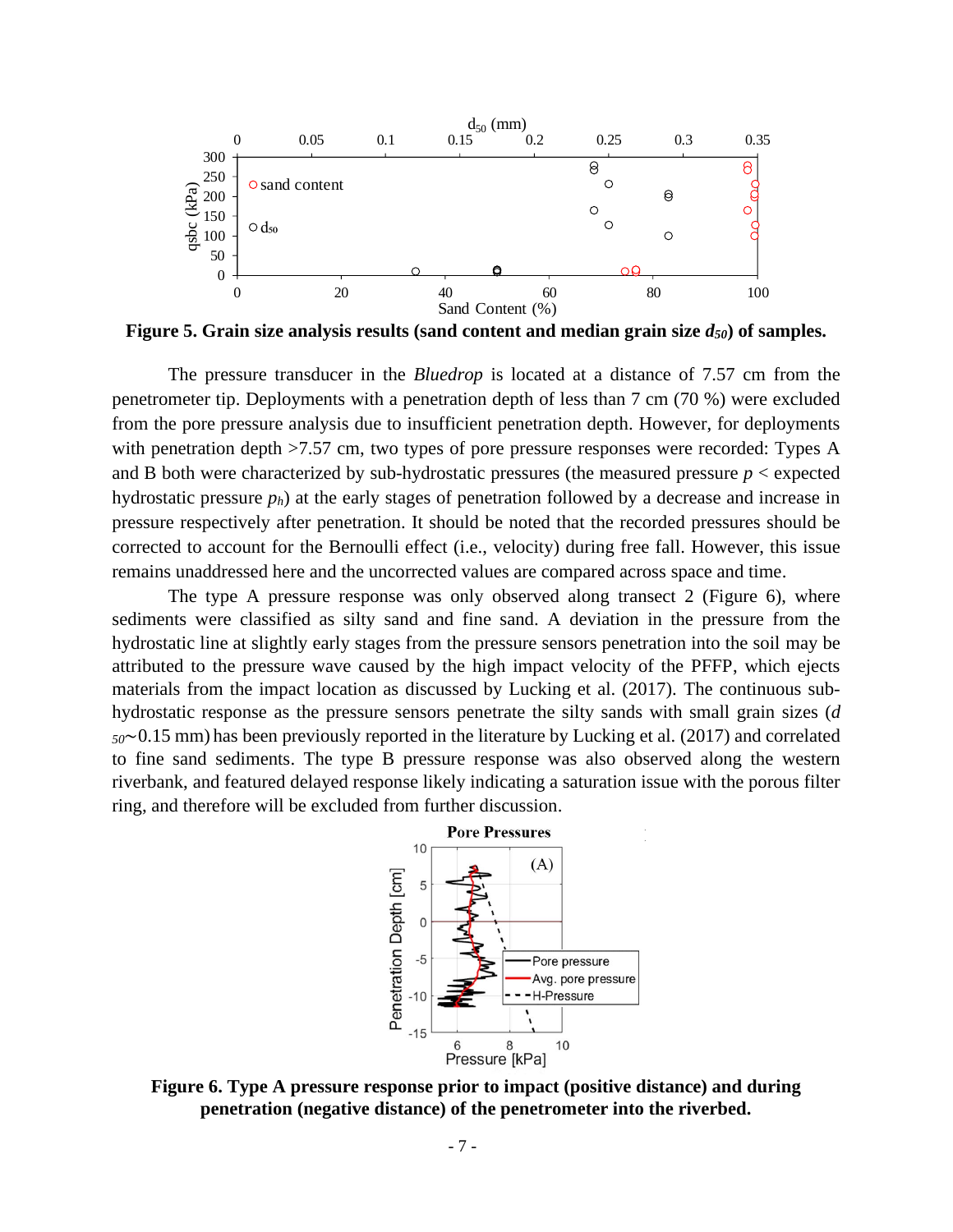Results from the chirp sonar show low backscatter intensities along the riverbanks and high values towards the river center (Figure 7, transects 1-a and 1-b represent chirp transects back and forth, respectively). These findings are in line with the *qsbc* results (Figure 4) confirming the presence of loose mixed sediments along transect 2 and stiff sediments along transect 1. Noise signals in the chirp imagery results indicated the presence of vegetation and debris at multiple locations along transect 1. The high backscatter intensities observed close to the eastern riverbank can be explained due to bottom reverberation effect that occurs in shallow water depths where the sound travels to the bottom and back several times, imitating high backscatter intensities (Stratabox HD manual 2016). Another plausible hypothesis can be related to the chirp location being too close to the riverbank, such that the emitted sound signal was blocked from further penetration due to the riverbank creating a fake impression of a stiff bottom. Such readings leading to 100% normalized backscatter intensity were removed.



**Figure 7. Backscatter intensity results of the chirp sonar along transect 1.**

The variation in the sediment strength and pore pressure responses with location were in line with overall trends in soil type and grain size distributions (i.e. finer sediments along transect 2 and coarser sediments along transect 1). The transects studied are located between two river meanders which likely affected local sediment remobilization process due to the erosion and deposition along the outer and inner banks of the meander, respectively (Perucca et al. 2007; Bilici et al. 2018). This would also suggest active sediment transport processes during the flooding events. The variation in the *qsbc* results between the opposite riverbanks is likely due to the higher erosion rate along the eastern riverbank (as shown in Figure 2). The river flow in the southeastern direction facilitated the deposition of sediments at the western riverbank causing the low *qsbc* values and thicker soft top layers. The stiff sediments at the center of the river shown in both the PFFP and the chirp results can be attributed to the decrease in sediment deposition due to the high flow rate at the river center. This is supported by the deceleration and *qsbc*-depth profiles that show no layering for the sediments at this location. In a first attempt, chirp sonar backscatter intensity trends did indeed match the trends in surficial sediment strength measured by the penetrometer (Figures 4 and 7).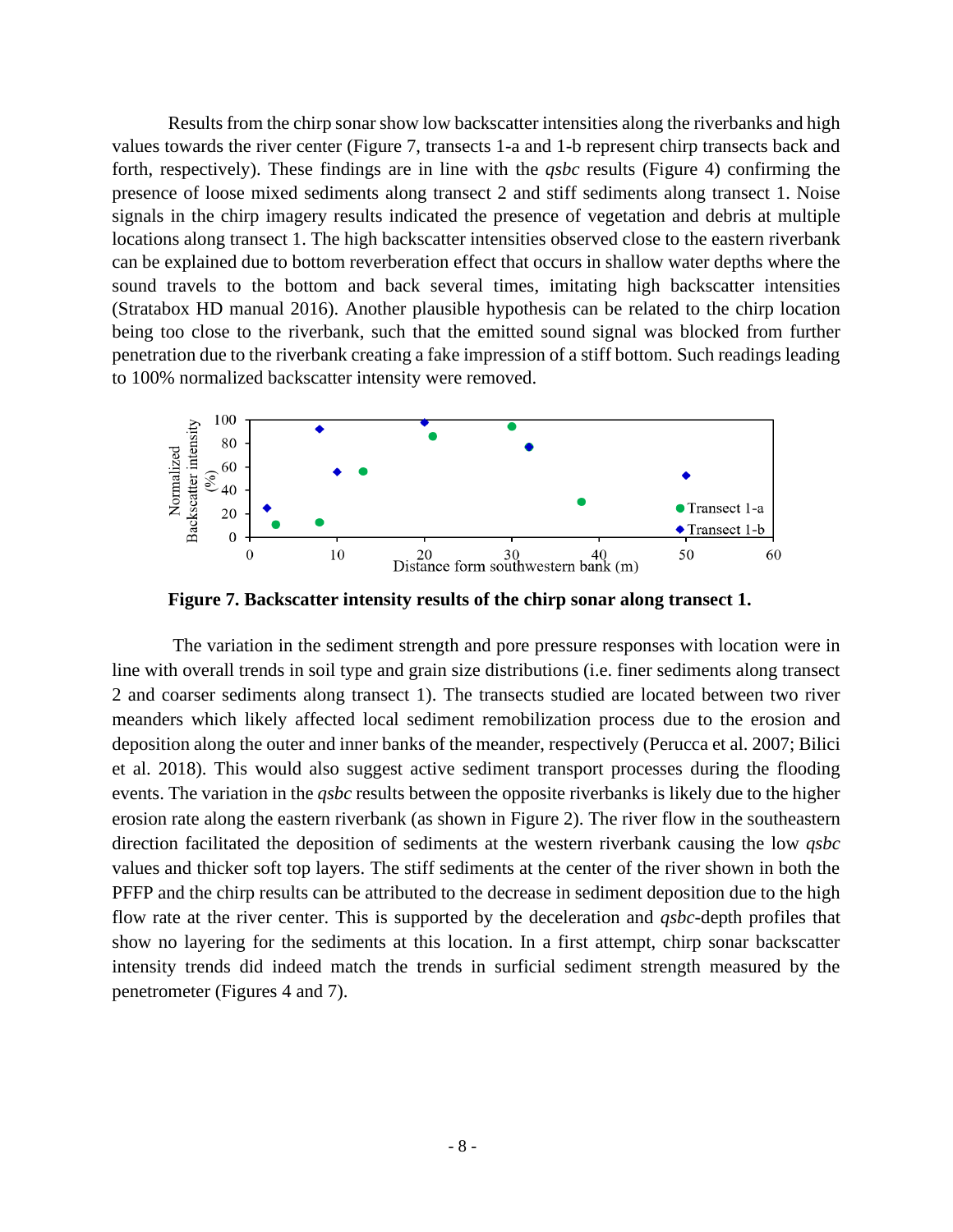### **CONCLUSION**

A reach of the Brazos River bed was investigated post major flooding event in 2017 using a PFFP and a chirp sonar. The aim of the study was to investigate the combined use of PFFP and chirp measurements for local site characterization and investigations of geomorphodynamics. Variations in the quasi static bearing capacity profiles between the two transects were accompanied with variations in the pore pressure response and could be related to differences in grain size distributions. An initial analysis of chirp sonar backscatter intensity of the riverbed surface suggested that changes in sediment strength measured by the penetrometer are reflected in the acoustic backscatter intensity. Thus, the combined use of both instruments to complement each other in future site investigations may reveal more information and fill gaps in understanding of the correlation between geotechnical parameters and local geomorphodynamics in riverine environments. This warrants further investigations of combined use of portable free fall penetrometers and chirp sonar for the investigation of local sediment transport processes and site characterization in riverine environments during normal and extreme river conditions.

# **ACKNOWLEDGMENTS**

The authors acknowledge the National Sciences Foundation through grants CMMI-1822307 and CMMI-1751463 for funding the research presented here. The authors also like to thank particularly Julie Paprocki, Dennis Kiptoo, Mathew Florence, and Brian Harris for their data collection efforts in the field.

# **REFERENCES**

- Albatal, A., Mcninch, J. E., Wadman, H., and Stark, N. (2017). "In-Situ Geotechnical Investigation of Nearshore Sediments with Regard to Cross-Shore Morphodynamics." *Geotechnical Frontiers*, ASCE, 398–408. 10.1061/9780784480472.
- Albatal, A., and Stark, N. (2017). "Rapid Sediment Mapping and In Situ Geotechnical Characterization in Challenging Aquatic Areas." *Limnology and Oceanography: Methods*, 15(8), 690–705. 10.1002/lom3.10192.
- Albatal, A., Wadman, H., Stark, N., Bilici, C., & McNinch, J. (2019). "Investigation of Spatial and Short-term Temporal Nearshore Sandy Sediment Strength Using a Portable Free Fall Penetrometer." *Coastal Engineering*, 143, 21-37. 10.1016/j.coastaleng.2018.10.01.
- ASTM D2487-11. Standard Practice for Classification of Soils for Engineering Purposes (Unified Soil Classification System). *ASTM International*, West Conshohocken, PA.
- Balachandar, R. and Kells J.A. (1997). "Local Channel in Scour in Uniformly Graded Sediments: The Time-Scale Problem." *Canadian Journal of Civil Engineering*, 24(5), 799–807. 10.1139/l97-034.
- Bilici, C., Stark, N., & Hajra, M. G. (2018). "In Situ Geotechnical Characteristics of Surficial Wetland Waterway Sediments." *Journal of Waterway, Port, Coastal, and Ocean Engineering*, 144(6), 04018014.10.1061/ (ASCE) ww.1943-5460.0000462.